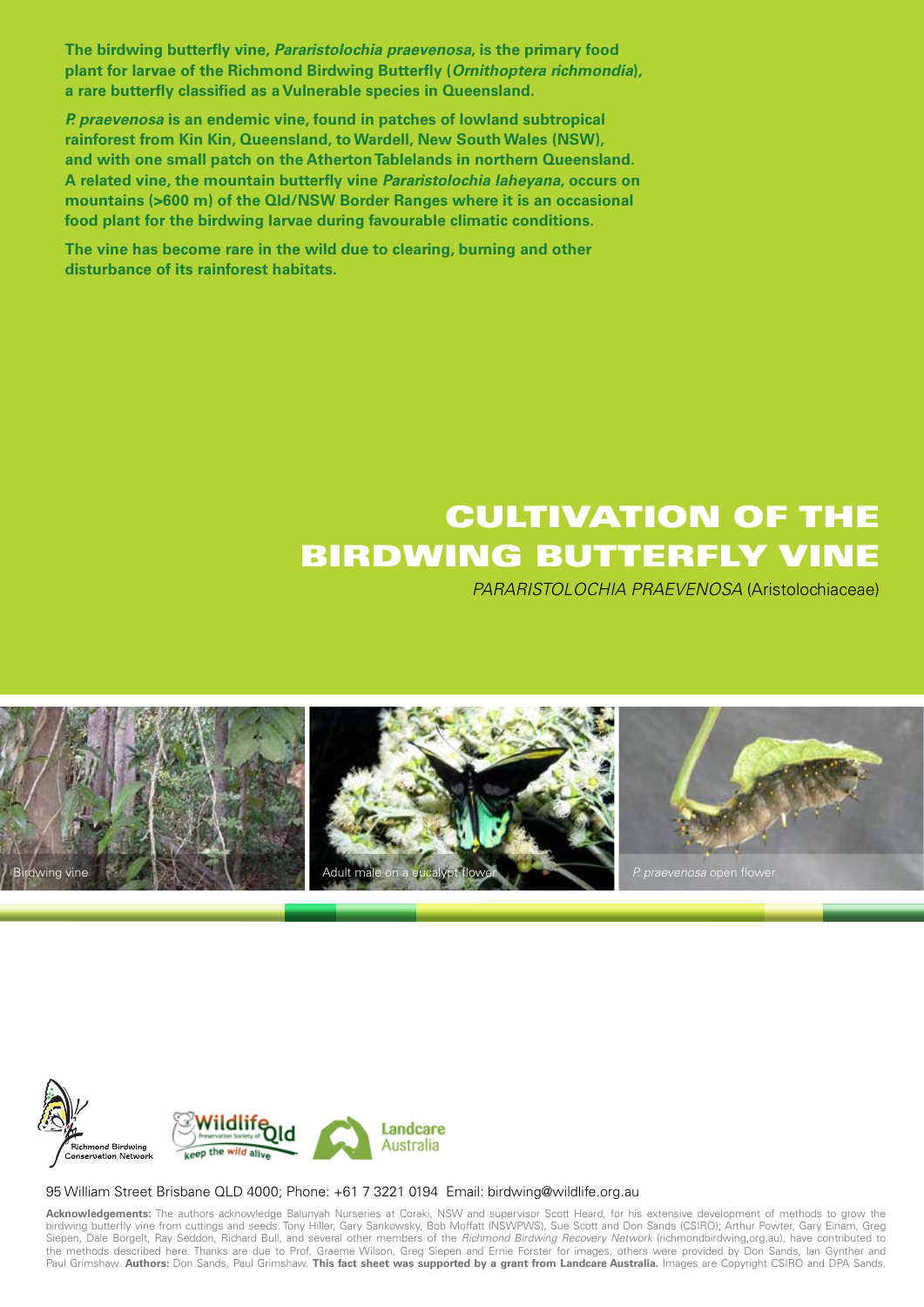## WHY GROW THE BIRDWING BUTTERFLY VINE?



**Flowers of Pararistolochia praevenosa are mostly produced from September to November but also at other times of the year depending on rainfall. The flowers are pollinated by tiny flies, and if pollinated, the green seed capsules expand, becoming swollen and turn yellow-orange when they ripen in February, March or April. Each seed capsule contains light brown seeds (20-60) and when ripe, capsules become soft and fall (adehiscent) to the ground, where the seeds are dispersed and buried by brush turkeys as they feed on the pulp. Seed capsules are infrequently seen on wild vines but in cultivation, capsules commonly develop on vines after flowering. Flowering and seeds develop more often on stems of vines exposed to bright light, if the vines are at least 3 years old and kept well mulched.**

Pararistolochia praevenosa is planted in gardens and bush regeneration sites to attract the Richmond birdwing butterfly, and to encourage them to breed in places where there are very few wild food plants, or places that are no longer suitable as butterfly habitats. In the longer term planting the vine reduces the likelihood of extinction of the Richmond birdwing butterfly and it helps

to recolonise areas where the birdwing butterfly is rare or has become extinct. Each larva can eat about 2 square metres of vine, leaves and the softer stem. Vines need to be about 4 m or more in height, with more than 30 leaves attached before a vine can support a larva to maturity. Pararistolochia praevenosa can be easily grown from seeds or cuttings but seedlings will grow more rapidly than cutting-struck

plants. Gloves must be worn when seeds are being prepared, and when planting the vines.

Pararistolochia praevenosa is a protected plant in Queensland where the vine is listed as Least threatened. Plants are readily available from approved nurseries, and the seeds or cuttings should not be collected from the wild, without a Permit to Propagate or a Permit to Collect.

#### Propagating *P. praevenosa* from cuttings

- Prepare cutting beds using a suitable container: e.g. plastic foam tray with drainage holes, or a large (>12 cm) shallow pot.
- Before filling the container with cutting mix, add a moistened layer of peat moss (about 1 cm deep) at the bottom of tray or pot.
- One 4 litre batch of medium for striking cuttings is best made from: (i) 4 parts washed river sand, (ii) 2 parts perlite granules, (iii) 2 pars peat moss, and (iv) 4 spoons of micro-Osmocote<sup>®</sup> or Nutricote<sup>®</sup>.
- Prepare cuttings (13 20 cm in length) from the older brown stems (2-3 mm thick, not soft and green), when the stems are at least one year old. Retain 3 nodes on each cutting and remove side shoots. (Best time to take cuttings: March to September).
- Retain one upper leaf per cutting and cut off and discard the outer half; cut off any remaining leaves and any soft terminal growth using secateurs.
- Roughen the bark on one side at the base for 1 cm, using a blade; dip the base of the cutting in hormone root powder before planting.
- Make a hole with a pencil, place cutting in the striking medium and gently press the mix to fill the hole around the base of the cutting. (Recommended rooting powder, "Stem Root No. 2", containing 0.4% Indol-3-butyric acid).
- Sprinkle the container holding cuttings with water and ensure the cutting mix is always kept moist, preferably by misting for 15 minutes per day.
- After 8 months test cuttings for the formation of roots: by soaking the container to loosen mix and gently lift cuttings to test for root formation. Take care: young roots are very fragile and easily broken!
- Cuttings take 2 months to callous, 6 months for shoots to emerge and 8 months for sufficient root growth before rooted cuttings are potting up. Using a heat bed will enhance and speed up root formation.



#### Potting up struck cuttings of *P. praevenosa*

- Rooted cuttings can be potted up when 8 12 months old and when roots are about 5 cm long.
- After potting up the rooted cuttings, hold the plants for at least one year in large pots until they climb the stakes. Coax the shoots to climb clockwise (facing upwards) up the stakes (dead bamboo stakes, ideal, ca 750 cm long x 1 cm diameter) inserted in pots. Tips can be pruned when growth is too vigorous to plant out.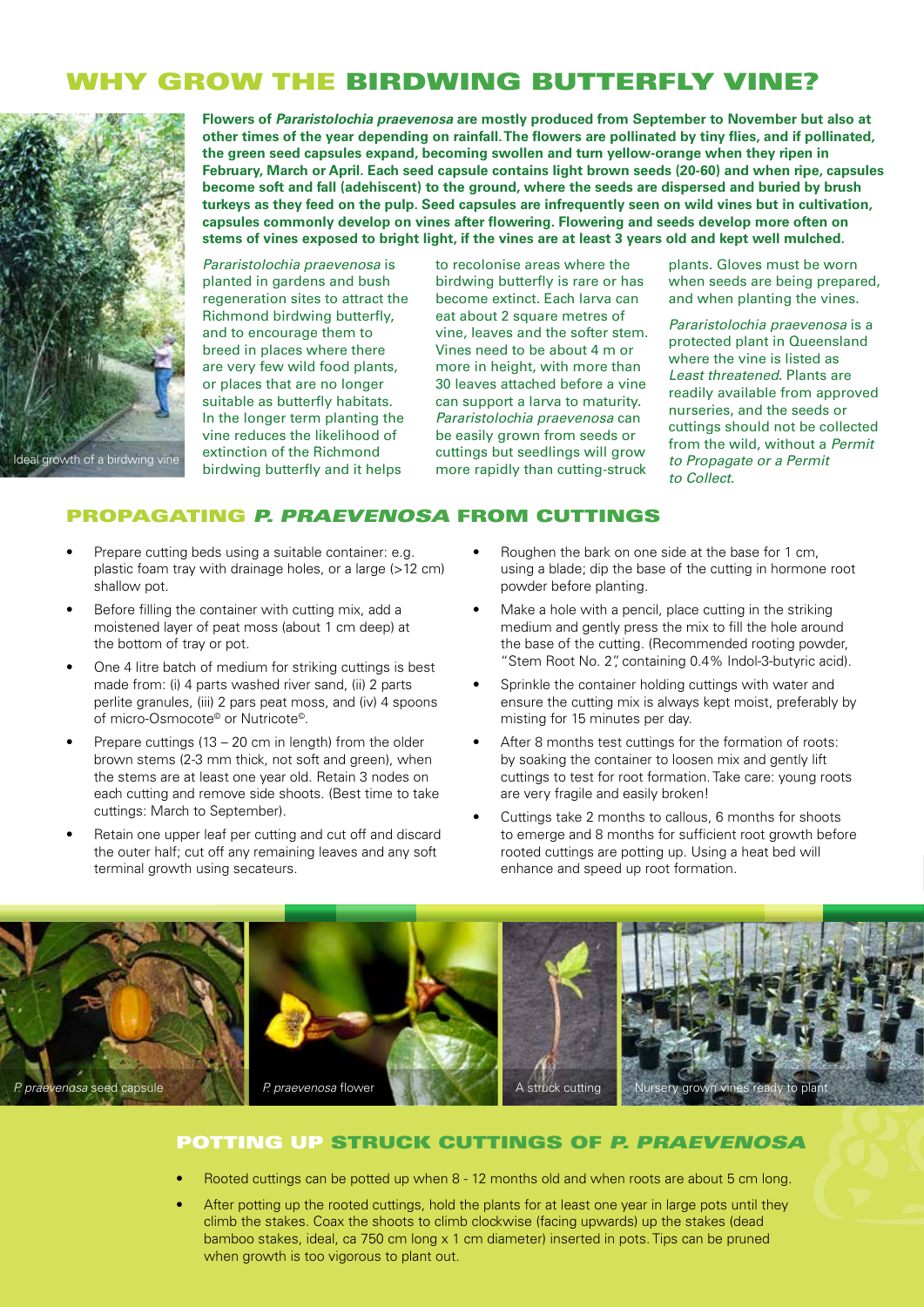#### Propagating *P. praevenosa* from seeds

Before removal from a vine, the fruity capsules need to be ripe, yellow-orange and not green. If not already soft and ready to prepare for planting, capsules may need to be held in a bag for several days. Seeds will remain viable only if kept moist. In propagation houses, always minimise air drafts rising from beneath the benches that often results in drying of roots, die-back or yellowing of foliage. Excessive aeration of roots of vines often becomes a problem when the pots vines are held on wire benches, or widely-spaced timber slats. The problem can easily be overcome by placing seed trays and pots on benches covered first by a plastic sheet. The following steps will ensure the seeds are prepared in the best way to optimise seed germination, pot up seedlings, strike cuttings and maintain potted plants until they are ready for planting in the ground.

- Prepare a seed bed using a suitable container, e.g. plastic foam tray with drainage holes, or a large shallow pot.
- Place a moistened layer of peat moss (about 1 cm deep) at the bottom of the tray or pot before filling it with potting mix.
- Fill the container to 2/3rd depth with a quality potting mix (e.g. Searle's Potting Mix©). Moisten the mix and press it down firmly.
- Break up the soft capsules in a container of water (1-2 capsules per bowl) and make a slurry of the pulp and seeds (best time for planting seeds March -June).
- Pour the slurry evenly over the surface of the seed bed. Cover the slurry with potting mix (about 1 cm), sprinkle with water and press the mix down gently (with base of an empty pot) to make the surface firm.



- Place the container on a well-shaded, sheltered bench and cover with loose transparent plastic sheet until seed leaves appear.
- Broken light is desirable; direct sunlight or total shade is unsuitable.
- Keep the soil moistened using a fine spray; always replacing the loose plastic covers afterwards\*.
- Depending on season and temperatures, seeds take from 6 - 12 weeks to several months (or up to 3 years) to germinate after sowing.
- When seed leaves appear, remove the plastic sheet but make sure the seed bed is kept moist, preferably by using a misting nozzle.
- Remove the plastic cover as soon as the first pair of true leaves appears (up to 8 - 16 weeks).
- *\* NB Containers with soil, seeds or seedlings must be kept moist until the seedlings are potted up.*



#### Potting up *P. praevenosa* seedlings and growing up stakes

Seedlings can be transferred from the seed bed into plastic tubes (4 cm) or small pots (8 cm) initially, and then into larger pots (>10 cm), but the preferred method is to transfer them directly from a seed tray into larger pots to minimise disturbance of the fragile roots. Planting tube stock directly into the ground is not recommended as the root development will not be sufficient to ensure survival.

- A quality potting mix (e.g. Searles Potting Mix<sup>®</sup>) is recommended for potting up seedlings.
- Seedlings should be potted up after the second pair of leaves has emerged.
- Seedlings are easily 'pricked out' using the handle of a teaspoon to loosen the soil before lifting out the seedling and potting up.
- Plastic tubes ( $5 \times 5 \times 20$  cm) or small plastic pots (10 x 10 cm diameter) are used for primary 'growing on' of seedlings (ca 6-12 months).
- Transfer seedlings into large pots (minimum 14 x 13 cm diameter) for second stage growth and production of climbing shoot.
- Coax shoots to climb up (clockwise facing upwards) dead bamboo stakes (ca 750 cm long x 1 cm diameter) inserted in the pots. Tips can be pruned when growth is too vigorous to plant out.
- Hold plants in pots for 2 years before planting out into final growing position.